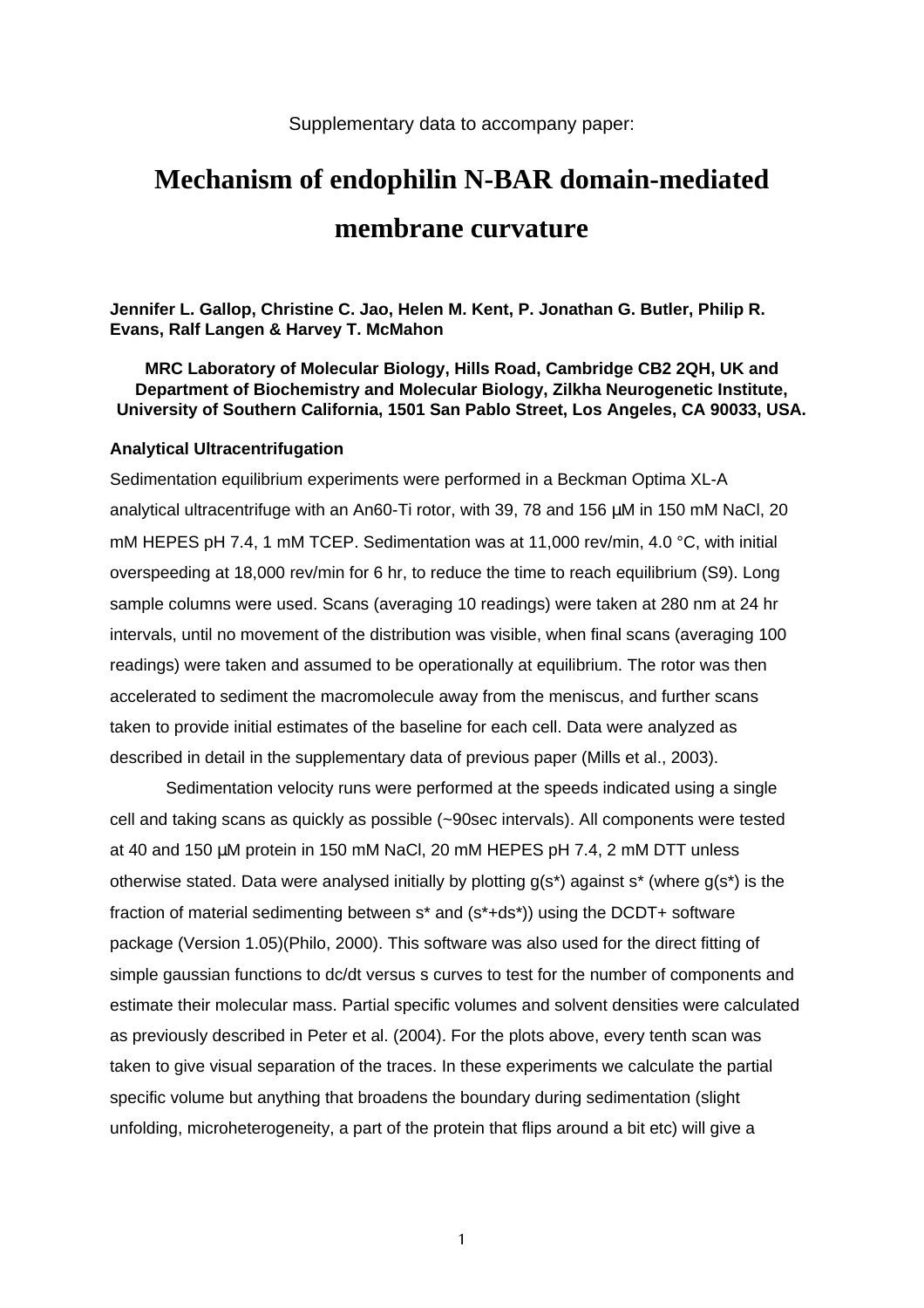larger estimate for the density (d) and as this is inversely related to the apparent mass the result can be slightly smaller than the calculated molecular weight.

## **CD spectroscopy**

Measurements were made using a CD6 Jobin Yvon CD spectroscope. Proteins were diluted to a concentration of 0.2 mg/ml to give a buffer concentration of 30 mM NaCl, 5 mM HEPES pH 7.4, 0.4 mM DTT. Readings were an average of 5 scans from 190-260 nm. Buffer reading were subtracted and the data smoothed using the moving average of 2.5 nm. Fractional helical content was calculated as described previously (Chen et al., 1972). Ultracentrifugation methods have been described previously (Peter et al., 2004).

#### **Electron paramagnetic resonance (EPR)**

Spin labels were introduced onto each residue from 2-16 of GST-tagged rat endophilin-A1 N-BAR domain. First we introduced a cysteine residue at each position on a cysteine negative mutant (C108S). This native cysteine is on the loop between helices 1 and 2 and the mutant functions normally on liposome binding and tubulation assays (data not shown). Proteins were reacted in 150 mM NaCl, 20 mM HEPES pH 7.4 with an MTSL nitroxide spin label ([1 oxyl-2,2,5,5-tetramethylpyrroline-3-methyl]-methanethiosulfonate) to generate the new side chain R1 using a previously described protocol (Jao et al., 2004). 2 µM protein was incubated with 1.4 mg/ml liposomes and centrifuged to separate bound from unbound. Measurements were made in the presence and absence of 400 nm Folch liposomes. EPR experiments were recorded in a Bruker EMX spectrometer fitted with a dielectric resonator. The Bruker HS cavity was used for endophilin labelled at position 227. Power saturation experiments to determine the oxygen and NiEDDA accessibility  $(II)$  were performed as previously described (Altenbach et al., 1994; Jao et al., 2004) with a 10 mM concentration of NiEDDA and oxygen as in air in equilibrium with buffer. The  $\Phi$  parameter was calculated by the relationship  $\Phi$  = ln[ $\Pi$  (O2)/  $\Pi$  (NiEDDA)]. The immersion depth was calibrated using 1palmitoyl-2-stearoyl-(n-DOXYL)-sn-glycero-3-phosphocholine (Avanti Polar Lipids) as described previously (Altenbach et al., 1994; Jao et al., 2004). We obtained the following relationship between immersion depth (d) and  $\Phi$ : d[Å]= 6.3\* $\Phi$ -3.9. This immersion depth represents the depth of the nitroxide moiety. For peripherally bound helices, the lipid facing nitroxides are 7-10 Å deeper in the membrane than the centre of the helix (Jao et al., 2004; Langen et al., 2000). Based on  $\Phi$  values of 1.5 to 2 obtained here, the centre of the helix is located near the level of the phosphates. Distances were determined following previously established protocols (Altenbach et al., 2001) using a simulation program kindly provided by

 $\mathcal{D}_{\alpha}$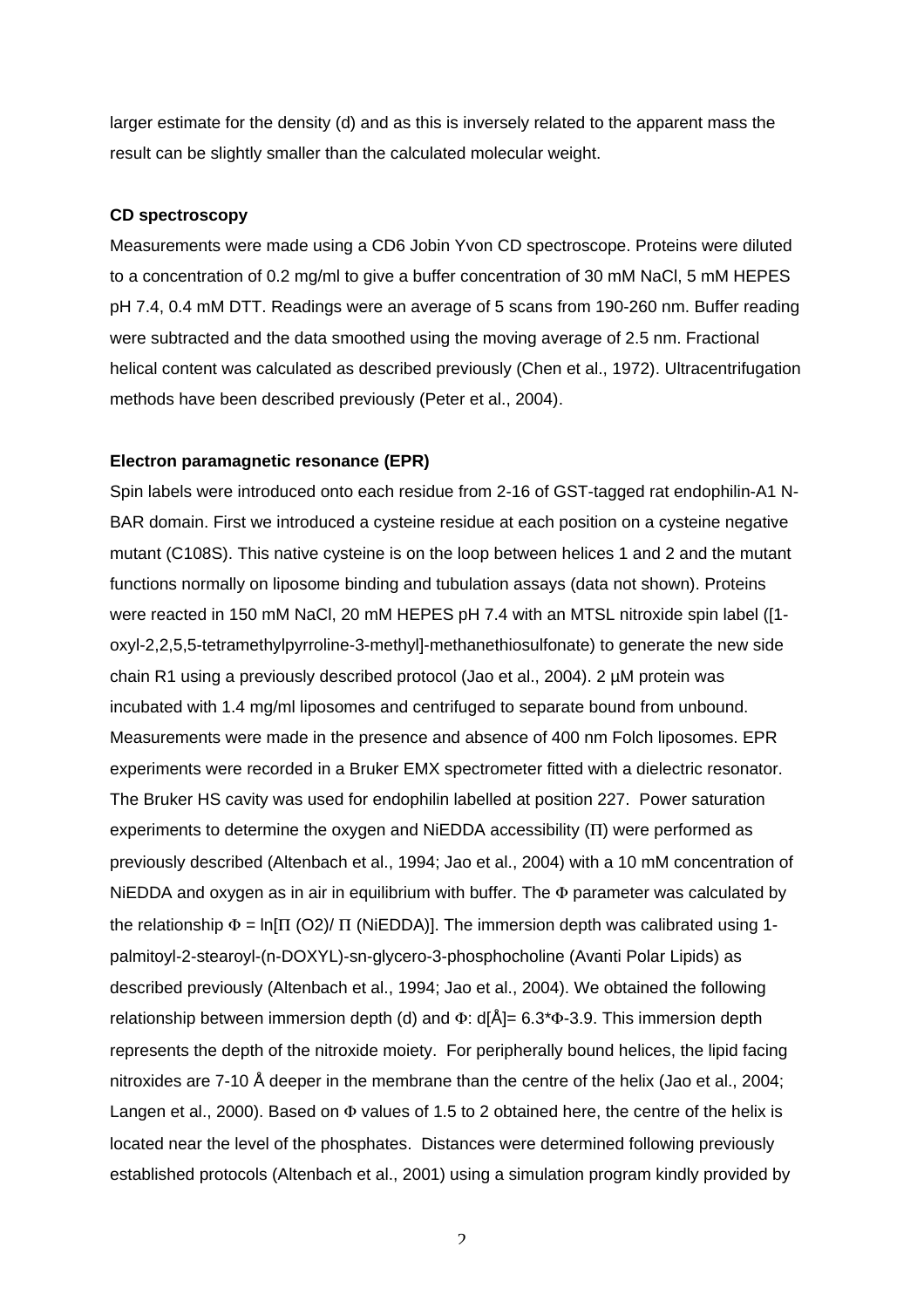Dr. Altenbach (UCLA). The simulations require a reference spectrum without strong dipolar interactions, which was generated by adding three fold excess (6 µM) of unlabelled cysteinefree protein. Very similar spin dilution results were obtained using endophilin labelled at position 227 with a non-paramagnetic analogue of the spin label (Gross et al., 1999) (data not shown).

## **FRET assay of membrane fusion**

250 µg/ml liposomes comprising 98:1:1 molar ratio of phosphatidylserine (PS), NBDphosphatidylethanolamine (PE) and rhodamine-PE were incubated for 5 min with a range of N-BAR and mutant domain concentrations  $\pm$  unlabelled liposomes (at 100% PS). The excitation wavelength was 450 nm and emission spectrum taken from 480-700 nm with slits of 5 nm using the Fluoromax-2 fluorimeter (Jobin Yvon). 1% triton was added to obtain a value for donor fluorescence in Figure 7C. In Figure 7D, 55 µM protein was used and the ratio of emission peaks was taken within a single measurement to decrease the systematic error. 5 experiments and controls for each experiment were averaged separately and the difference plotted  $\pm$  SEM, except the KKK-EEE mutant (2 repeats). The major source of error is differences between batches of liposomes.

## **Crystallisation and structure solution**

A large number of different constructs and conditions produced crystals which diffracted poorly. Successful crystallisation used a construct of residues 1-247 of rat endophilin A1 with an N-terminal hexahistidine tag and expressed in *E.coli* strain BL21. Crystals were grown by vapour diffusion from 100mM TrisHCl pH 8.0, 25% butane-1,4-diol at 4°C, cryoprotected at 4°C by increasing concentrations of butane-1,4-diol and ethylene glycol in 5% steps to 40% butane-1,4-diol, 25% ethylene glycol, and plunged into liquid nitrogen for data collection. Crystals grown from SeMet-substituted protein diffracted a little better than native crystals.

Crystals belonged to spacegroup  $14<sub>1</sub>$  with unit cell dimensions a = b = 126.5Å, c = 101.1Å. Three datasets were collected on beamline ID29 at ESRF on a single crystal around the Se absorption edge, from the peak and inflection point of the fluorescence curves, and at a "remote" high-energy point, in that order. At each wavelength, two opposed 90° wedges were collected, and the initial wedge at the peak energy was recollected at the end to show that there was no significant radiation damage. Intensities were integrated to 2.9Å resolution using Mosflm (Leslie, 1992) and scaled with Scala (Collaborative Computational Project, 1994). Data collection and refinement statistics are given below.

3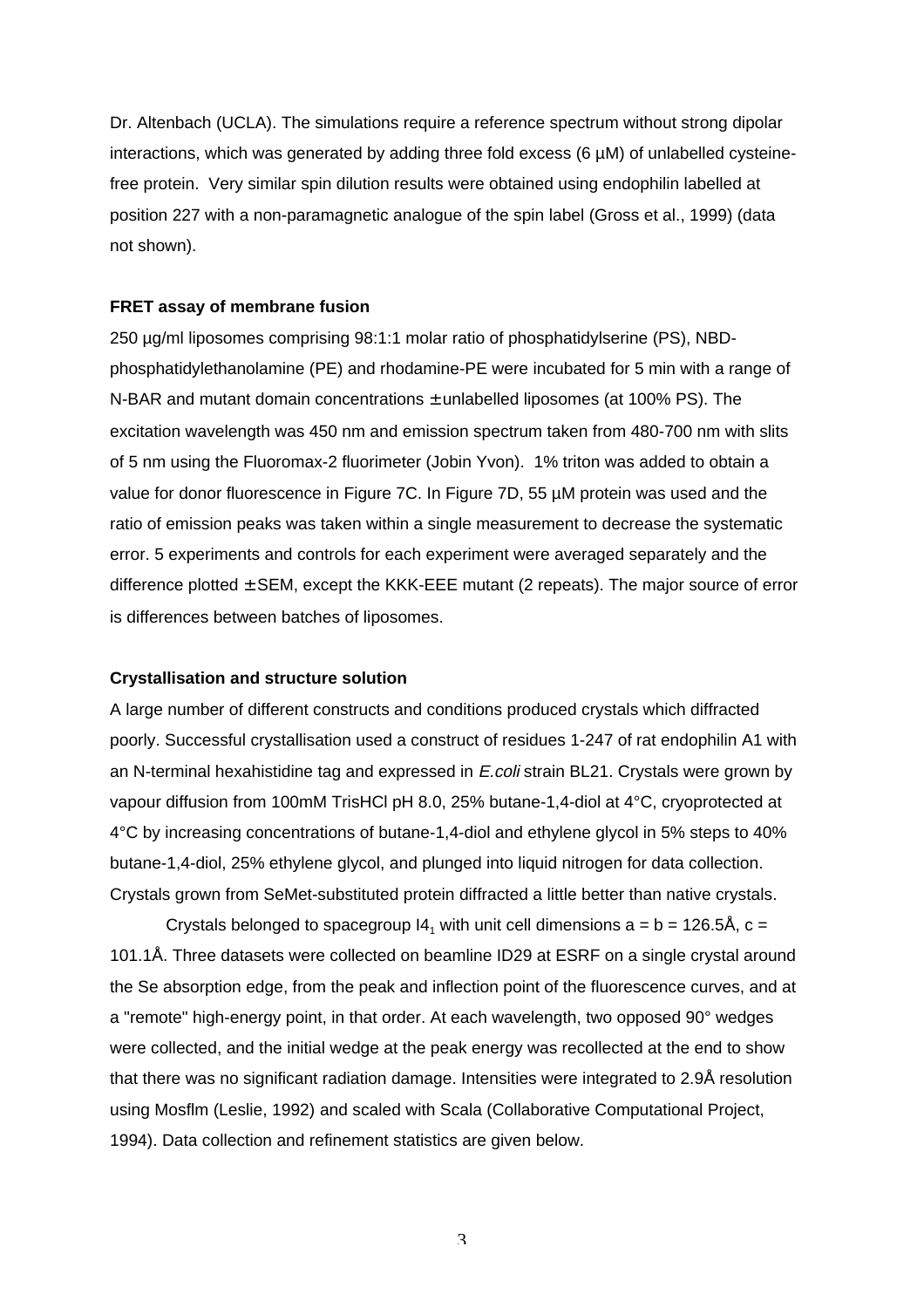Of the eleven methionine residues in the sequence, seven Se sites were located with the program Solve (Terwilliger and Berendzen, 1999), and three more were located during phasing with Sharp (de la Fortelle and Bricogne, 1997): the weakest of the ten sites was not on a Se-methionine residue, and two of the sites represent alternative conformations of Met133. MAD phases were improved by solvent-flattening with Solomon (Abrahams, 1997) using a solvent content of 77%. The model was built using O (Jones et al., 1991), refined with Refmac (Murshudov et al., 1997) and the model was updated during refinement with Coot (Emsley and Cowtan, 2004). For refinement, data from the three wavelengths were merged together, to improve the weak measurements at the high resolution limit. The final model included residues 25 to 67 and 87 to 247, ie the hexahistidine tag and the N-terminal amphipathic helix are disordered, as well as a loop in the middle of the first helix which contains two methionine residues. Crystals soaked in  $Ins(1,4,5)P_3$  and acetyl-CoA, because of binding to PtdIns(4,5) $P_2$  liposomes and a reported lysophosphatidic acid acyl transferase activity, gave no additional density.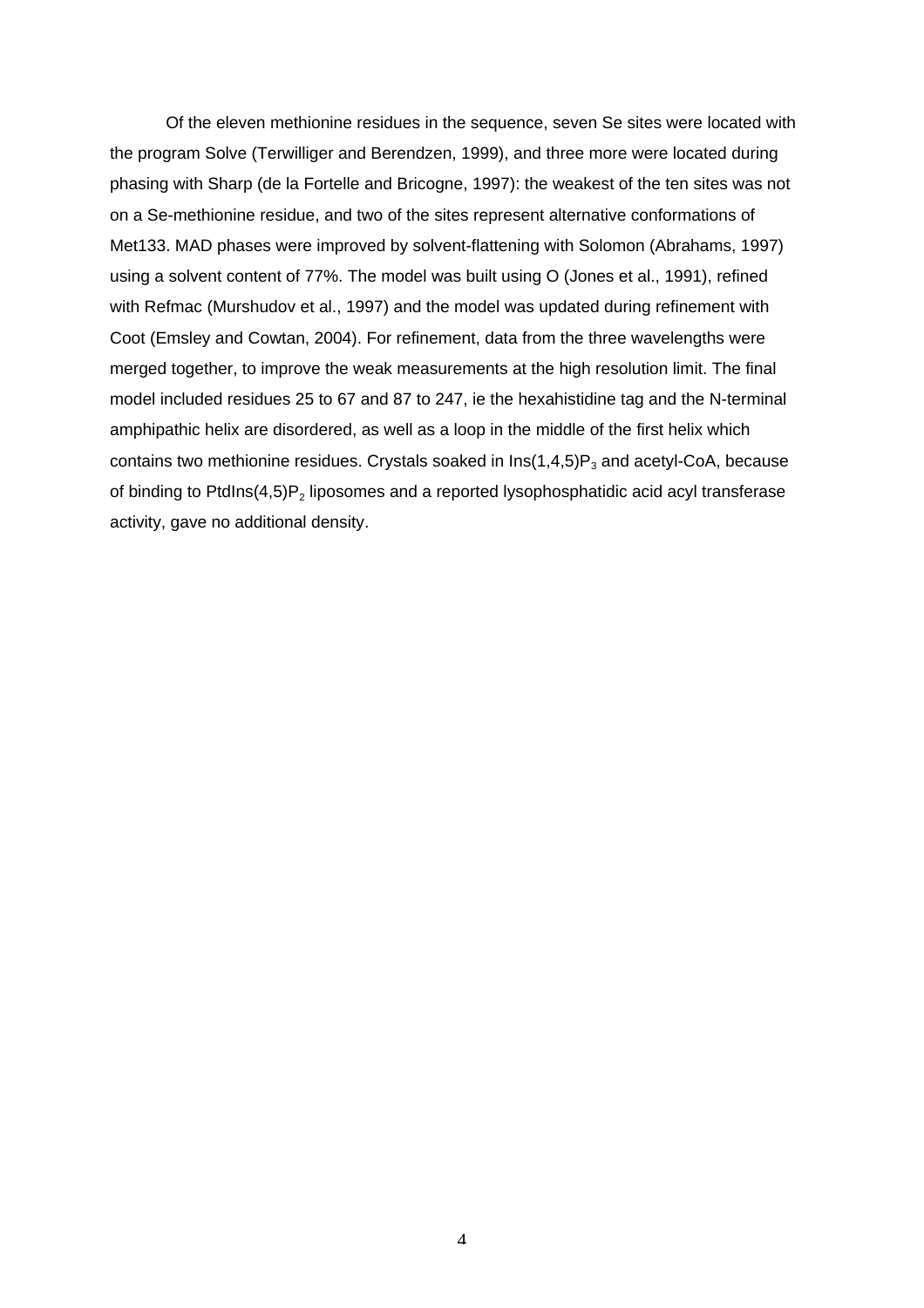**Data collection, phasing and refinement statistics for crystal structure of rat endophilin A1 BAR domain.**

| Data collection statistics                |                                      |                      |                                     |  |                    |
|-------------------------------------------|--------------------------------------|----------------------|-------------------------------------|--|--------------------|
|                                           | <b>Merged data</b><br>(outer shell)  | Peak                 | <b>Inflection</b><br><b>Point</b>   |  | Remote             |
| Space Group                               | 14 <sub>1</sub>                      |                      |                                     |  |                    |
| Resolution (Å)                            | $2.9(3.06-2.9)$                      |                      |                                     |  |                    |
| Completeness (%)                          | 99.9 (100)                           | 99.9(100)            | 99.9(100)                           |  | 99.9(100)          |
| Multiplicity                              | 22.1(22.3)                           | 11.1(11.2)           | 7.4(7.4)                            |  | 7.4(7.4)           |
| $R_{\text{merge}}$                        | 0.155(0.951)                         | 0.130(0.942)         | 0.110(0.801)                        |  | 0.124(0.891)       |
| $R_{meas}$ (within $I+$ / $I-$ )          | 0.163(0.966)                         | 0.143(1.038)         | 0.128(0.934)                        |  | 0.145(1.040)       |
| $R_{p.i.m}$ (within $I+$ / $I-$ )         | 0.048(0.209)                         | 0.058(0.436)         | 0.063(0.482)                        |  | 0.072(0.537)       |
| $<$ l/ $\sigma$ > outer shell             | 3.6                                  | 2.5                  | 2.3                                 |  | 2.1                |
| Anomalous completeness                    | 99.7(99.8)                           | 99.7(99.7)           | 99.7(99.8)                          |  | 99.7(99.8)         |
| <b>Phasing</b>                            | <b>N</b> Acentric                    | <b>FOM Acentric</b>  | <b>N</b> Centric                    |  | <b>FOM Centric</b> |
| Overall                                   | 16913                                | 0.474                | 596                                 |  | 0.368              |
| <b>Phasing powers</b>                     | <b>Dispersive</b><br><b>Acentric</b> | <b>Centric</b>       | <b>Anomalous</b><br><b>Acentric</b> |  |                    |
| Peak                                      | 1.047                                | 1.021                | 1.725                               |  |                    |
| Inflection point                          | 1.237                                | 1.251                | 0.69                                |  |                    |
| Remote                                    | 0                                    | 0                    | 0.85                                |  |                    |
| <b>Refinement statistics</b>              |                                      |                      |                                     |  |                    |
| Resolution Å (outer shell)                | 89 - 2.90 (2.97)                     |                      |                                     |  |                    |
| R <sub>factor</sub> (working set)         | 0.247(0.36)                          | Ramachandran plot:   |                                     |  |                    |
| $\mathsf{R}_{\mathsf{free}}$              | 0.266(0.36)                          | % in favoured region |                                     |  | 95.5               |
| R <sub>free</sub> test set size (%)       | 5.1                                  |                      | % outliers                          |  | 0.5                |
| $\langle B \rangle$ (Å <sup>2</sup> )     | 69                                   |                      |                                     |  |                    |
| $N_{\text{reflections}}$                  | 16875                                |                      |                                     |  |                    |
| N <sub>atoms</sub> (non-hydrogen)         | 1653                                 |                      |                                     |  |                    |
| $R_{\text{msd}}$ bond length (Å)          | 0.021                                |                      |                                     |  |                    |
| $R_{\text{msd}}$ bond angle ( $\degree$ ) | 0.940                                |                      |                                     |  |                    |

 $R_{\text{merge}} = \sum \sum_{j} |I_{hj} - I_{h} - I_{h}| / \sum \sum_{j} |I_{hj}$ 

 $R_{\text{meas}} = \Sigma \sqrt{(n/ (n-1)) \Sigma_j} \mathbb{I}_{\mathsf{h}_j}$  -  $<\mathsf{I}_{\mathsf{h}} > |\sqrt{\Sigma \Sigma_j} \mathbb{I}_{\mathsf{h}_j}|$  multiplicity-weighted  $R_{\text{merge}}$ 

 $R_{p.i.m} = \Sigma \sqrt{(1/(n-1))\Sigma_j}|I_{hj} - \langle I_{h} \rangle / \Sigma \Sigma_j I_{hj}$  precision indicating  $R_{merge}$ 

(Diederichs and Karplus, 1997; Weiss, 2001; Weiss and Hilgenfeld, 1997)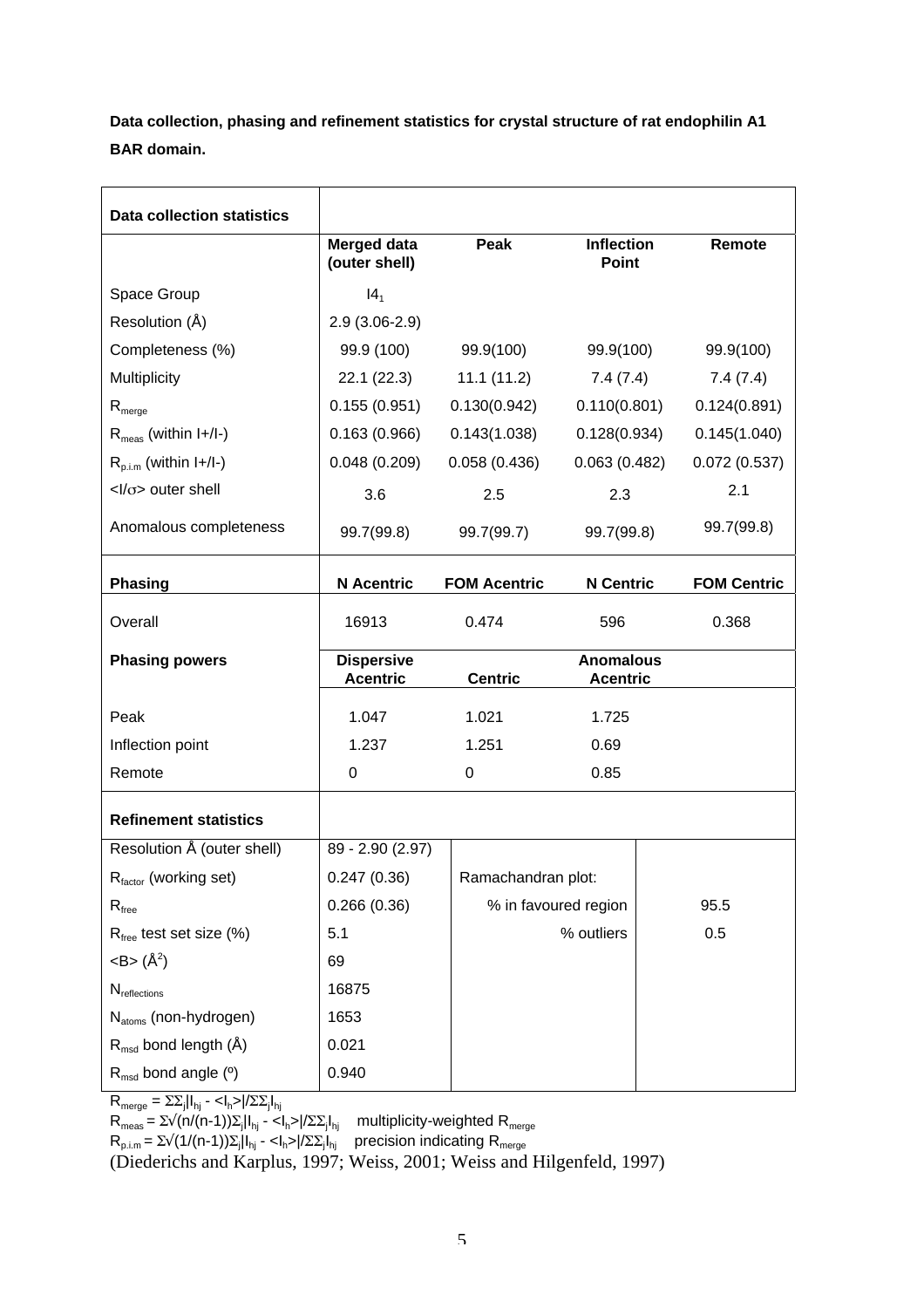# **Supplemental References**

- Abrahams, J.P. (1997) Bias reduction in phase refinement by modified interference functions: introducing the g function. Acta Cryst., D53, 371-376.
- Altenbach, C., Greenhalgh, D.A., Khorana, H.G. and Hubbell, W.L. (1994) A collision gradient method to determine the immersion depth of nitroxides in lipid bilayers: application to spin-labeled mutants of bacteriorhodopsin. Proc Natl Acad Sci U S A, 91, 1667-1671.
- Altenbach, C., Oh, K.J., Trabanino, R.J., Hideg, K. and Hubbell, W.L. (2001) Estimation of inter-residue distances in spin labeled proteins at physiological temperatures: experimental strategies and practical limitations. Biochemistry, 40, 15471-15482.
- Chen, Y.H., Yang, J.T. and Martinez, H.M. (1972) Determination of the secondary structures of proteins by circular dichroism and optical rotatory dispersion. Biochemistry, 11, 4120-41231.
- Collaborative Computational Project, N. (1994) The CCP4 suite: programs for protein crystallography. Acta Crystallogr. D, 50, 760-763.
- de la Fortelle, E. and Bricogne, G. (1997) Maximum-likelihood heavy-atom parameter refinement for multiple isomorphous replacement and multiwavelength anomalous diffraction methods. In Carter, C.W., Jr and Sweet, R.M. (eds.), Methods in Enzymology, Vol. 276, pp. 472-494.
- Diederichs, K. and Karplus, P.A. (1997) Improved R-factors for diffraction data analysis in macromolecular crystallography. Nat Struct Biol, 4, 269-275.
- Emsley, P. and Cowtan, K. (2004) Coot: Model-Building Tools for Molecular Graphics. Acta Crystallographica Section D - Biological Crystallography, 60, 2126-2132.
- Gross, A., Columbus, L., Hideg, K., Altenbach, C. and Hubbell, W.L. (1999) Structure of the KcsA potassium channel from Streptomyces lividans: a site-directed spin labeling study of the second transmembrane segment. Biochemistry, 38, 10324-10335.
- Jao, C.C., Der-Sarkissian, A., Chen, J. and Langen, R. (2004) Structure of membrane-bound alpha-synuclein studied by site-directed spin labeling. Proc Natl Acad Sci U S A, 101, 8331-8336.
- Jones, T.A., Zou, J.Y., Cowan, S.W. and Kjeldgaard, M. (1991) Improved methods for building protein models in electron density maps and the location of errors in these models. Acta crystallogr. A, 47, 110-119.
- Langen, R., Oh, K.J., Cascio, D. and Hubbell, W.L. (2000) Crystal structures of spin labeled T4 lysozyme mutants: implications for the interpretation of EPR spectra in terms of structure. Biochemistry, 39, 8396-8405.
- Leslie, A.G.W. (1992) Recent changes to the MOSFLM package for processing film and image plate data. Joint CCP4 and ESF-EACMB Newsletter on Protein Crystallography No. 26. SERC, Daresbury Laboratory, Warrington, UK.
- Mills, I.G., Praefcke, G.J., Vallis, Y., Peter, B.J., Olesen, L.E., Gallop, J.L., Butler, P.J., Evans, P.R. and McMahon, H.T. (2003) EpsinR: an AP1/clathrin interacting protein involved in vesicle trafficking. J Cell Biol, 160, 213-222.
- Murshudov, G.N., Vagin, A.A. and Dodson, E.J. (1997) Refinement of Macromolecular Structures by the Maximum-Likelihood Method. Acta Cryst, D53, 240-255.
- Peter, B.J., Kent, H.M., Mills, I.G., Vallis, Y., Butler, P.J., Evans, P.R. and McMahon, H.T. (2004) BAR domains as sensors of membrane curvature: the amphiphysin BAR structure. Science, 303, 495-499.
- Philo, J.S. (2000) A method for directly fitting the time derivative of sedimentation velocity data and an alternative algorithm for calculating sedimentation coefficient distribution functions. Analyt. Biochem., 279, 151-163.
- Terwilliger, T.C. and Berendzen, J. (1999) Automated MAD and MIR structure solution. Acta Crystallogr D, 55, 849-861.